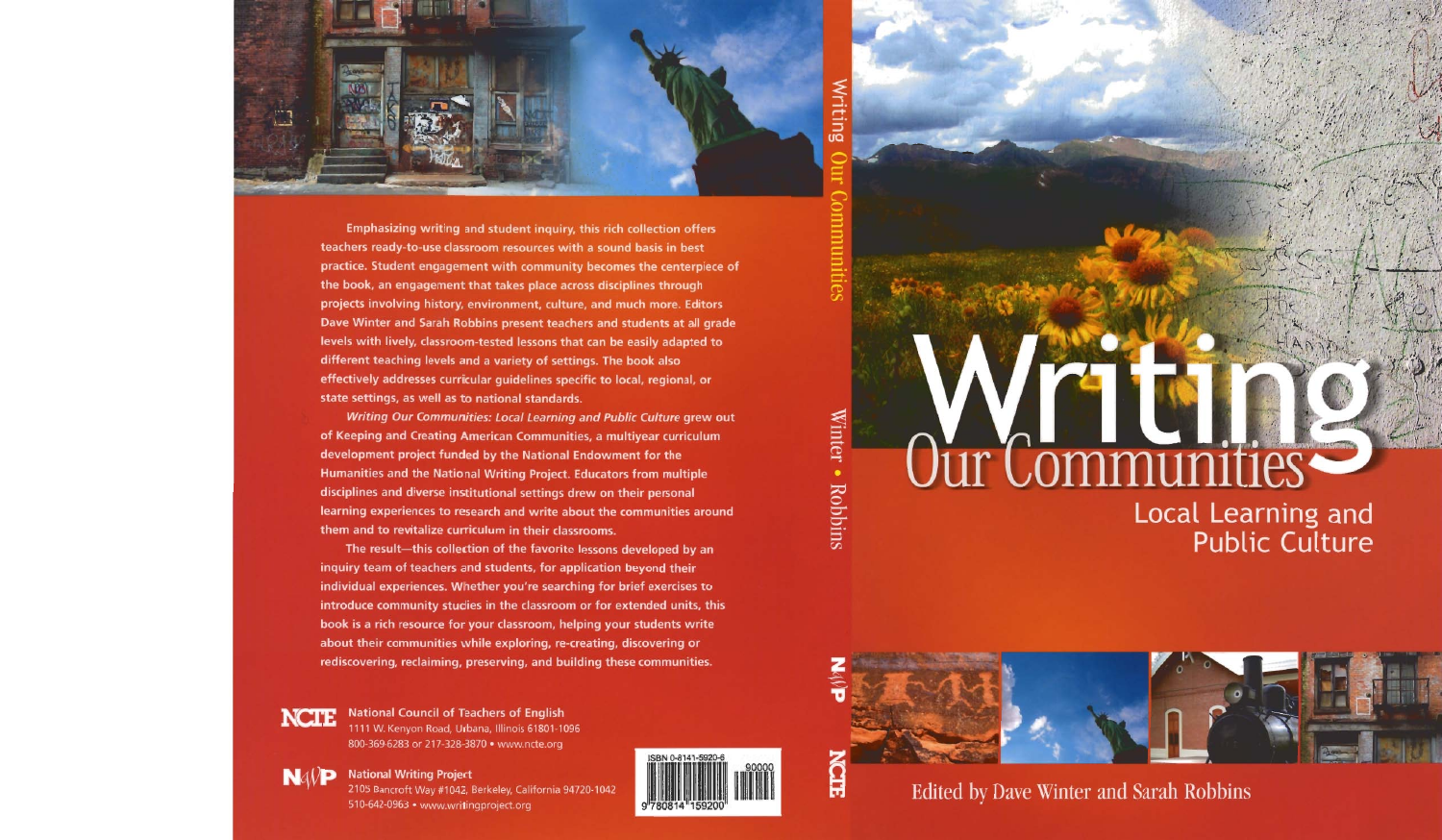# **Contents**

| Preface                                                                                                                                  |      |
|------------------------------------------------------------------------------------------------------------------------------------------|------|
| KCAC Print Publications Team: Patsy Hamby, Sarah Robbins,<br>Linda Hadley Stewart, Rozlyn T. Truss, Leslie M. Walker, and<br>Dave Winter | хi   |
| Acknowledgments                                                                                                                          | xiii |
| Introduction: Building Communities of Learning-An Invitation to<br><b>Teachers</b><br>Sarah Robbins                                      | XV   |
| Thematic Strands for Studying Community<br>KCAC Project Teachers and Amy Meadows                                                         | XX1  |
| I. Introductory Activities                                                                                                               |      |
| 1. Sharing Stories to Build Community<br>Linda Hadley Stewart                                                                            | 3    |
| 2. Making the Classroom Our Place<br>Leslie M. Walker                                                                                    | 9    |
| II. Single-Class-Period Activities                                                                                                       |      |
| 3. Take Two: Reading Community Photos<br>Mimi Dyer                                                                                       | 15   |
| 4. Viewfinders: Students Picturing Their Communities<br>Gerri Hajduk                                                                     | 21   |
| 5. Giving Students a Penny for Their Thoughts<br>Oreather J. Bostick-Morgan                                                              | 27   |
| 6. A Correspondence between Atlanta Students<br>Dave Winter                                                                              | 34   |
| <b>III.</b> Units/Major Assignments                                                                                                      |      |
| 7. Setting the Stage for Historical Fiction<br><b>Bernadette Lambert</b>                                                                 | 45   |
|                                                                                                                                          |      |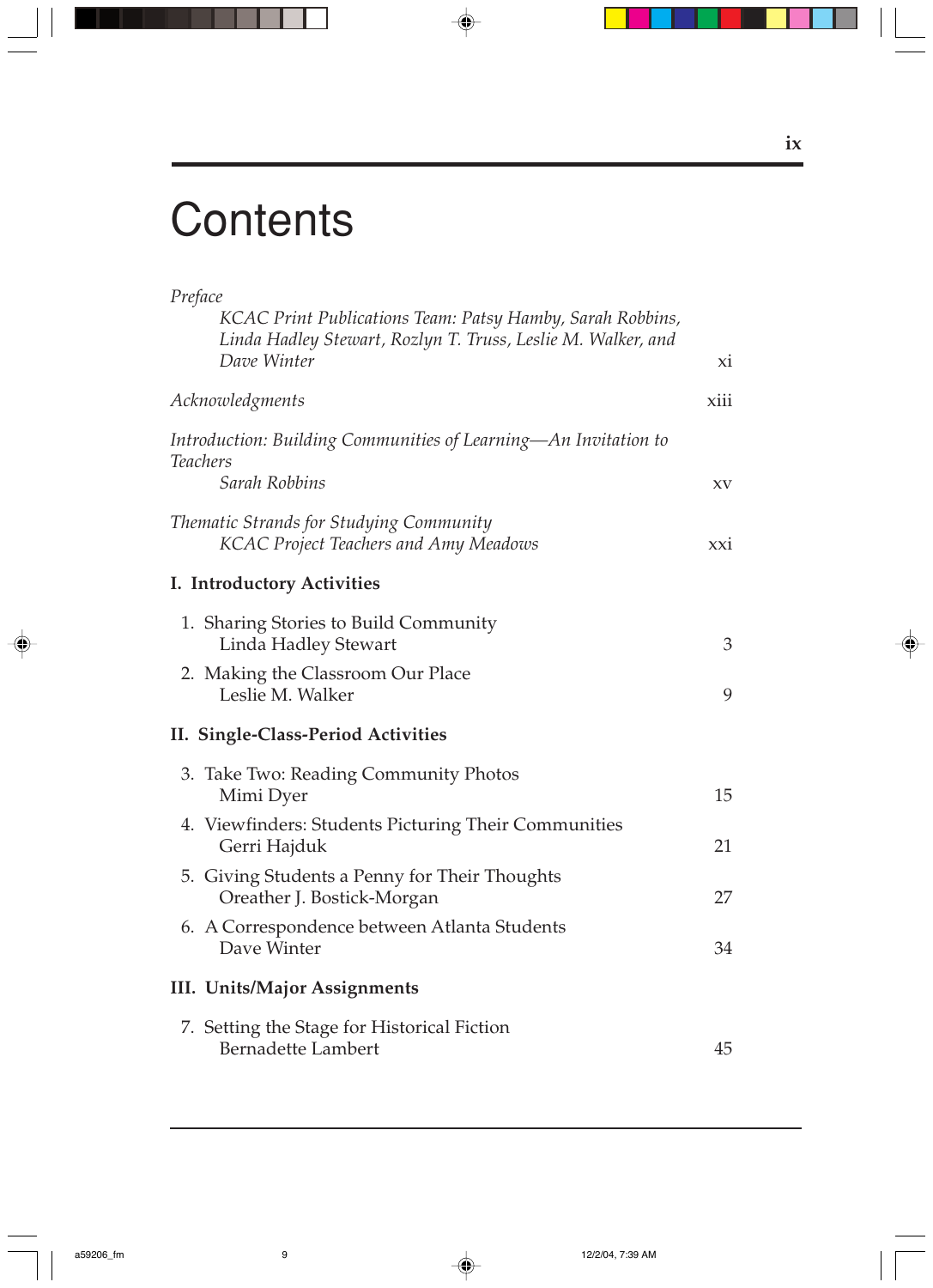|         | 8. Preserving the City<br>Bonnie G. Webb                                             | 51  |
|---------|--------------------------------------------------------------------------------------|-----|
|         | 9. Recovering Displaced Heritages in Multiple Contexts<br>Linda Templeton            | 59  |
|         | IV. Extended Research Projects                                                       |     |
|         | 10. Hometown History: The Hickory Flat Oral History Project<br>Peggy Maynard Corbett | 67  |
|         | 11. My Classroom Really Is a Zoo (What We Did and What                               |     |
|         | I Wish We Had Done)<br>Dave Winter                                                   | 76  |
|         | 12. "Writing Suburbia" in Pictures and Print<br>Sarah Robbins                        | 88  |
|         | Afterword and Action Plan                                                            |     |
|         | Diana Mitchell                                                                       | 93  |
|         | Bibliography<br>Edited by Stacie Janecki                                             | 99  |
| Editors |                                                                                      | 105 |
|         | Contributors                                                                         | 107 |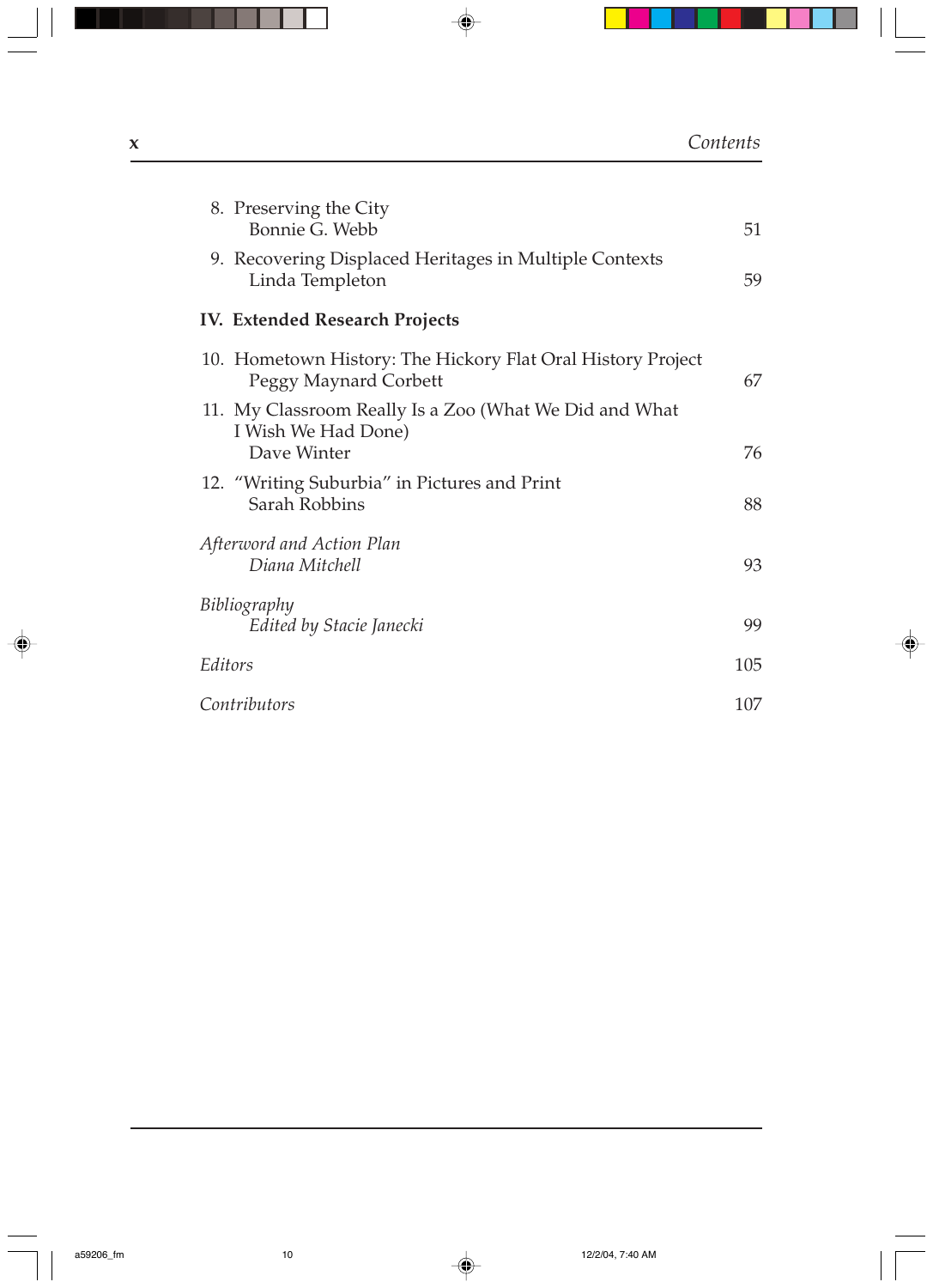# Thematic Strands for Studying Community

### **KCAC Project Teachers and Amy Meadows**

We and our students have studied ways in which American com-<br>
on a cluster of themes. These themes originally guided the in-<br>
outry of together participants at summer institutes and in academic-your munities are formed in various times and places by drawing quiry of teacher participants at summer institutes and in academic-year inquiry teams. Later, we adapted the themes for teaching in a wide range of settings and disciplines. The following list identifies the basic content of each theme, the first two of which focus on community-oriented action and the next three of which emphasize the power of place:

- Reclaiming Displaced Heritages—recovering aspects of history and local culture that could be undervalued or misunderstood by future generations
- Educating for Citizenship—developing learning approaches that prepare community members for active engagement in American democracy
- Cultivating Homelands—shaping the natural environment and drawing on it for support while honoring traditions of rural life
- Building Cities—analyzing urban spaces that represent and promote community values in particular historical periods
- Shifting Landscapes, Converging Peoples—reconfiguring contemporary suburban landscapes and social practices to balance a region's local heritage with newcomers' cultural contributions

Because we have found these themes to be so productive for student learning, one of the organizational plans for this book (as seen in the table of contents on the inside front cover) highlights their role as organizing tools for teaching. With that in mind, following is an overview of ways we have used each theme.

Drawn from the program Web site (http://kcac.kennesaw.edu).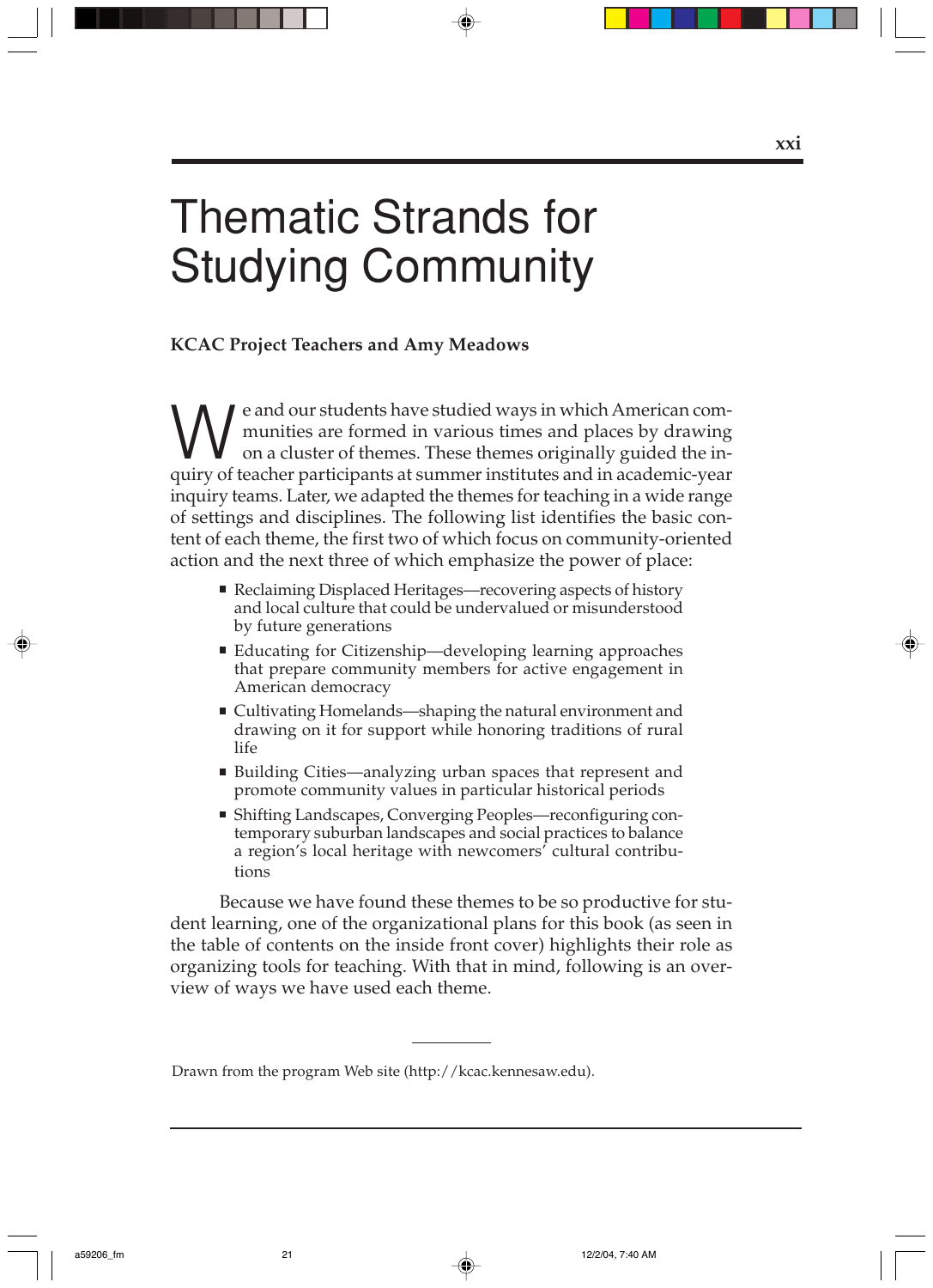### **Reclaiming Displaced Heritages**

Typically, when studying community through this thematic lens, teachers and students identify a particular occasion when members of a community have been disenfranchised in ways that may have suppressed or obscured records of their cultural heritage. Students read literature associated with such groups' communal stories, visit public history sites,



Reclaiming Displaced Heritages

study changes in the local landscape, and gather additional records of cultural experience (such as oral histories, photographs, public documents).

In Georgia, for example, our initial application of this theme involved reexamining the Cherokee Removal, including studying the causes leading up to the historical event, its effects on the land and social practices in northwest Georgia, and its

impact on members of the Cherokee Nation, from the 1800s until today. Participants read texts such as Diane Glancy's *Pushing the Bear* and Robert Conley's *Mountain Windsong* alongside primary historical documents from the era of the Removal. They visited sites such as New Echota (the former capital of the Cherokee Nation), and they contributed to the writing of a play about events in Georgia leading up to the Removal.

Given this initial focus for our work with this theme, on our Web site and in this book we have used an image of Sequoyah to designate this body of our work. Sequoyah, who was born to the daughter of a Cherokee chief and a Virginia fur trader in the village of Tuskeegee in 1776, developed the Cherokee writing system in 1809 after moving to Georgia to flee the encroachment of white settlers. In 1821 the Cherokee Nation officially adopted the system, which helped lead to the publication of the first Native American newspaper, *The Cherokee Phoenix.*

## **Educating for Citizenship**

This theme considers how various groups have tried to use education as a way of claiming a place in American culture. At the same time, it invites teachers to educate today's students for informed, proactive citizenship.

For example, while using this theme, teachers in our project group studied the early history of Spelman College as an example of collaboration between blacks and whites to create an empowering educational institution for African Americans in the decades after the Civil War. Team members collected oral histories and archival materials, including turn-of-the-century copies of *The Spelman Messenger,* a bulletin about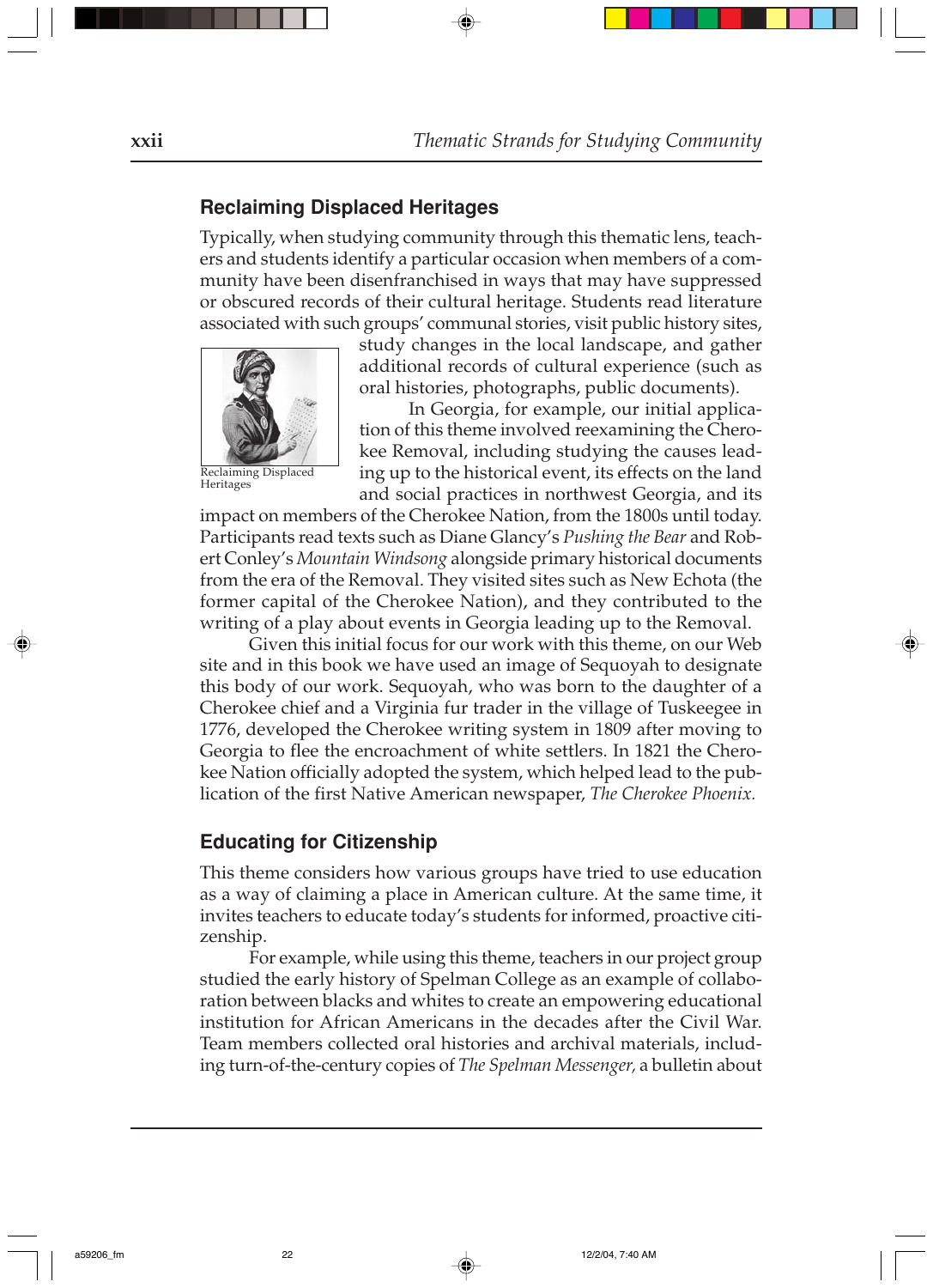college students and graduates. Along the way, team members considered how students' awareness of educational opportunities often taken for granted today could shape their involvement in citizenship issues in the future.

As a logo to mark this theme, we chose an image of the Georgia State Capitol Building, dedi-



Educating for Citizenship

cated on July 4, 1889. The capitol building is the center of the State Capitol Complex in Atlanta.

# **Cultivating Homelands**

This theme delves into rural communities, seeking ways to honor their traditions and complexities. Teachers and students research records of rural life, such as landmarks (cemeteries, barns, churches, historic homes), documents (land grant deeds, archival photographs, family Bibles), and social practices such as regional festivals. While preservationist energies drive much of the work around this theme, participants



Cultivating Homelands

also question why some aspects of their communities' past have received more attention than others, and what familiar narratives of local life need to be expanded or revised—and how.

Our first application of this theme explored the heritage of farm communities in Georgia, especially in the early twentieth century. Reading Raymond Andrews's *The Last Radio Baby* and former

president Jimmy Carter's *An Hour before Daylight*, the group traced similarities and differences in these vivid narratives about rural experiences. Our inquiry into the histories of local places often promoted grassroots collaborations with citizens' groups, sometimes leading to the renovation of neglected sites. These efforts taught us that chronicling parts of a rural community's history can help develop communities of critical thinkers and informed preservationists.

To delineate this theme on our Web site and in this book, we have used a photograph from Jimmy Carter's memoir, *An Hour before Daylight.* A young Carter poses with his mother and sister in rural Plains, Georgia, circa 1933. The son of a farmer who owned land, Carter grew up among tenant sharecroppers, often working alongside them to harvest the cash crops of peanuts and cotton for his family. His book, like research done through this theme by students and teachers, honors the continuing influence of rural heritage on American culture.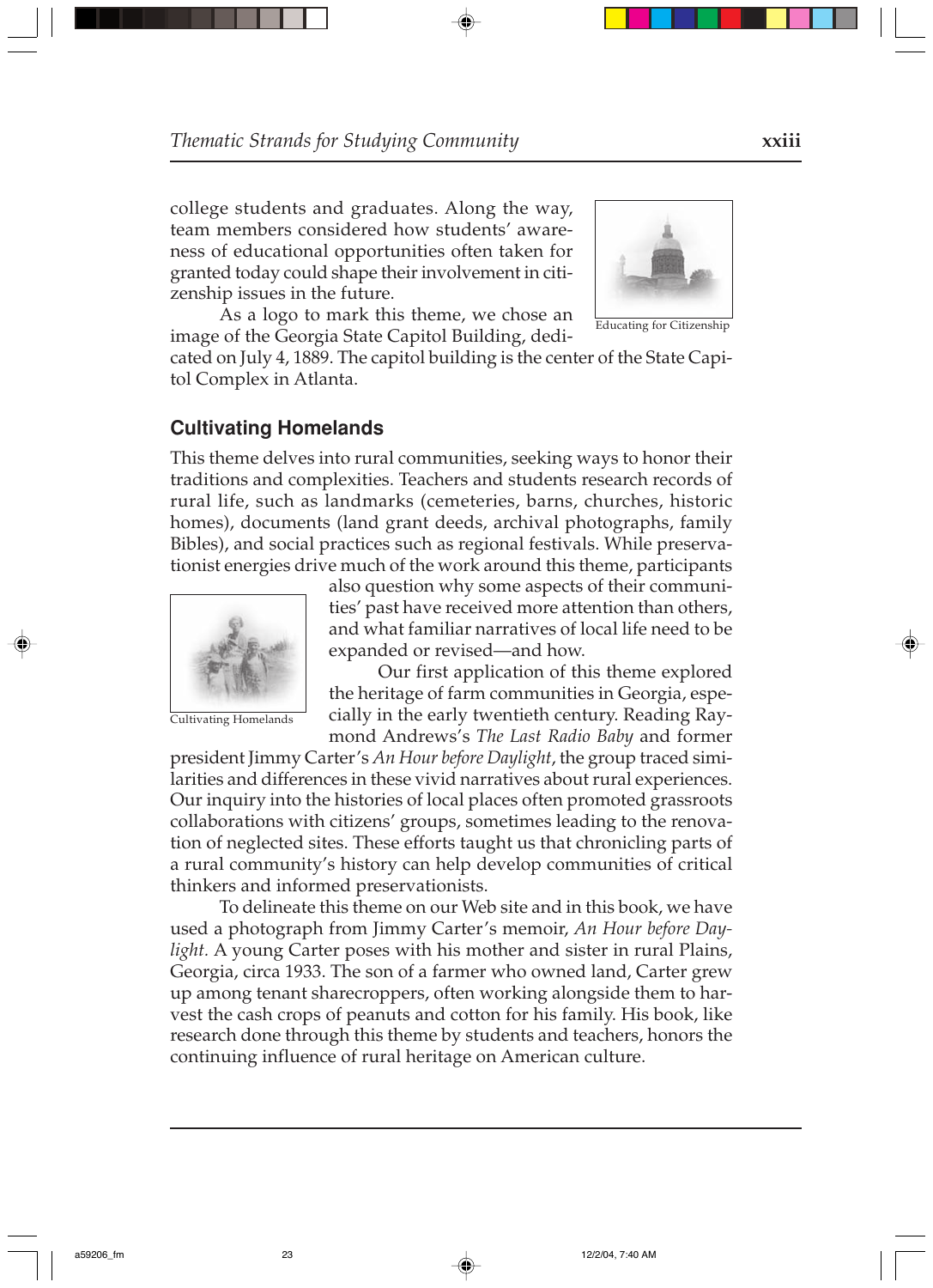## **Building Cities**

To study community through this thematic lens, teachers and students focus on a particular period when the identity of a city in their region was being constructed to reflect a vision of that community as distinctively American. Learners using this theme typically visit urban buildings and neighborhoods, interview longtime residents, retrace key developments in architecture and urban planning, and identify ways in which political, social, and economic forces converged to affect a city's way of life.

The Georgia team initially explored this theme by reimagining Atlanta as a cultural, corporate center, with emphasis on ways that



Building Cities

1970s–1990s civic leaders tried to move the city from being a regional center to having a national and international presence. Teachers read Frederick Allen's *Atlanta Rising: The Invention of an International City, 1946–1996*, took an architectural walking tour of downtown, visited urban museums, and began to gather family stories about life in the city of Atlanta. Studying Dolores Hayden's *The Power*

*of Place* and Paul Fleischman's *Seedfolks* helped teachers consider how they and their students might contribute to the culture of the city through writing and new kinds of landmark making.

As a logo for this theme, we selected images of several Atlanta landmarks that would resonate outside our own region. Pictured clockwise from the top in the logo are John Portman's Westin Peachtree Plaza Hotel, at one time the tallest hotel in the western hemisphere and home to the three-story revolving Sun Dial Restaurant; the former Winecoff Hotel, site of a 1946 fire that killed a record 119 people, spurring hotel fire safety measures nationwide; and the Carnegie Building, completed in 1925 as the Wynne-Claughton Building and hailed then for its landmark exterior design.

## **Shifting Landscapes, Converging Peoples**

The Shifting Landscapes, Converging Peoples theme explores how the rapidly changing landscapes of contemporary suburbia can be reconfigured to achieve a productive balance between the native and the newcomers' cultural contributions. Teachers and students actively interpret changing social spaces, such as restaurants, public buildings, and shopping centers; cultural events, such as fairs, homecomings, and ethnic celebrations; public policies, including planning and zoning or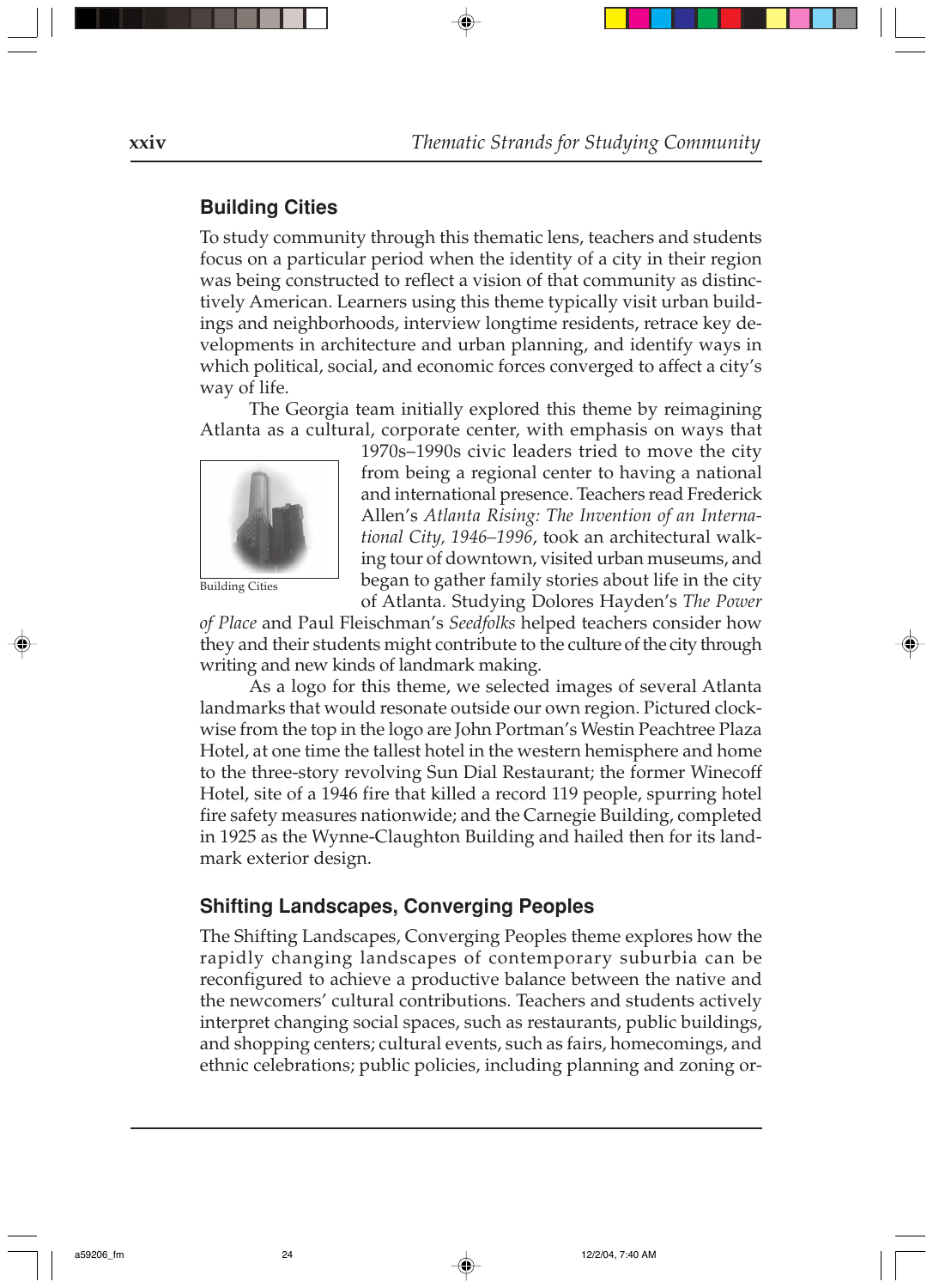dinances; and oral histories that both keep the old way of life and help create the new.

To begin their study of suburbia, the Georgia KCAC team studied Kenneth T. Jackson's *Crabgrass Frontier: The Suburbanization of the*

*United States* and listened to the National Public Radio oral memoirs of Carmen Agra Deedy on *Growing Up Cuban in Decatur, Georgia.* They also became avid readers of their local newspapers, tracking recurring stories about immigrants' experiences, innovations in suburban lifestyle, and issues associated with sprawl (e.g., traffic, endangered natural resources). They took walking tours of Atlanta



Shifting Landscapes, Converging Peoples

suburbs. Students interviewed contractors about how subdivisions are designed and built, used digital cameras to record the rapid changes in the suburban landscape, and talked with both longtime residents and newcomers about their views on life in the outskirts of Atlanta.

The logo for this theme records a scene familiar to suburban life all over the United States today. Two soccer players reflect the growing diversity in suburban public schools like Wheeler High in Cobb County, Georgia, where this photo was taken.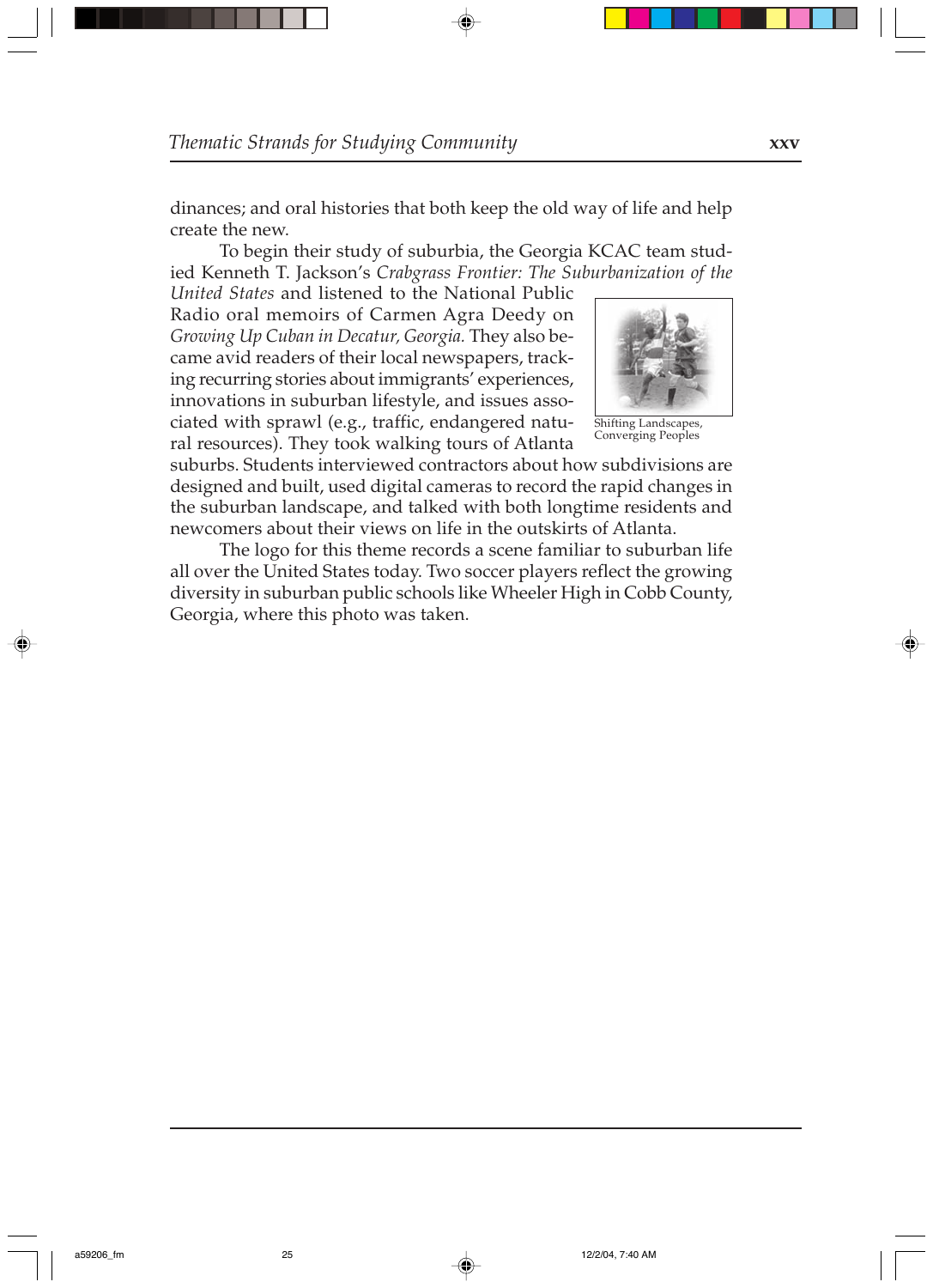# **I** Introductory Activities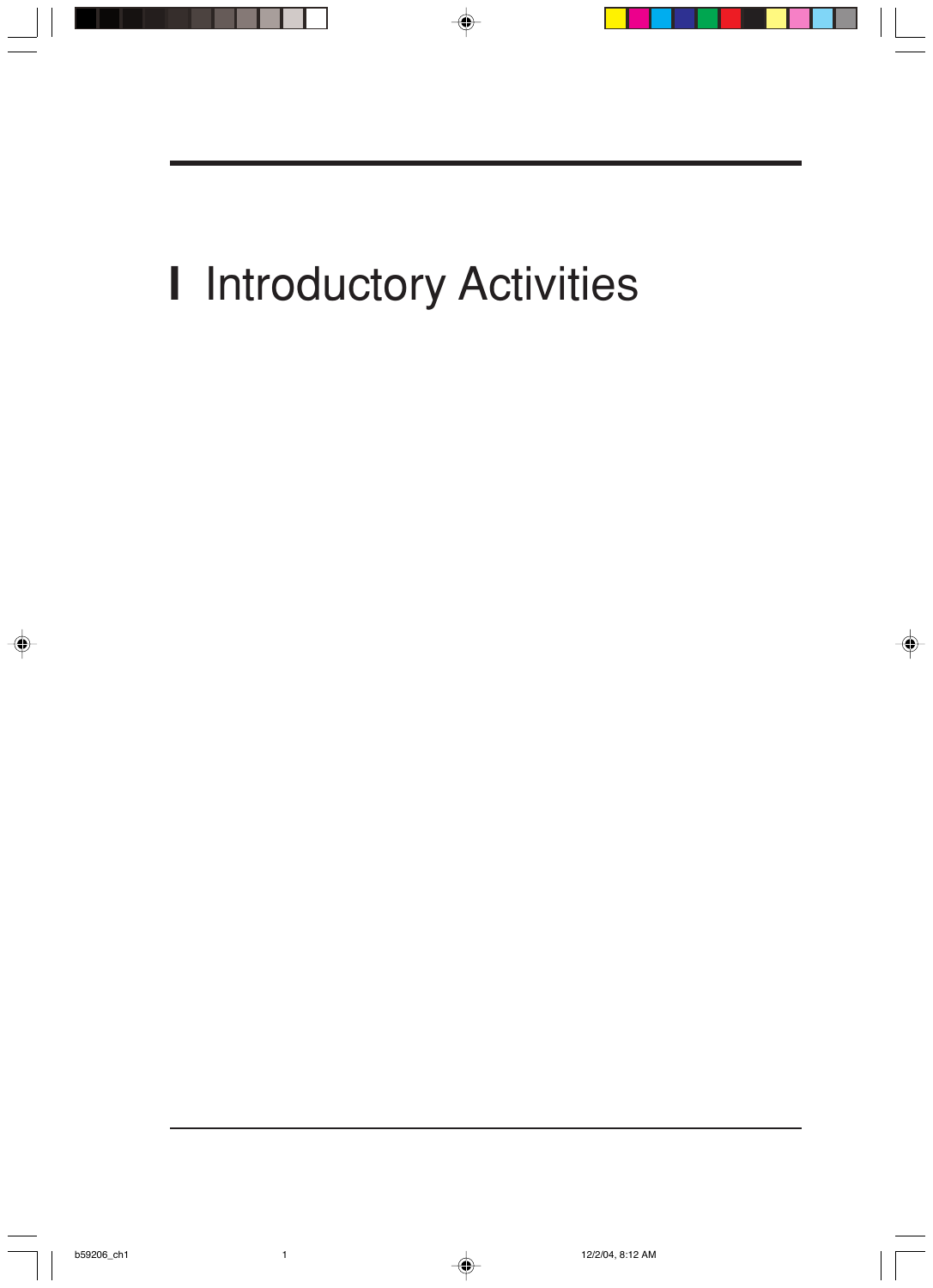# **1** Sharing Stories to Build **Community**

**Linda Hadley Stewart** Kennesaw State University, Kennesaw, Georgia

### **Overview**

Seeking a warm-up activity that reflected the KCAC emphasis on storytelling as a way of understanding and composing history, I asked my students to write about a memorable tree-climbing experience (or related activity, such as building a tree house or creating a backyard "club"). Brannen's paper is the result of a writing activity I assigned the

first day of our English composition class to be read aloud to the entire class at the following meeting. This type of writing activity would, I hoped, reveal and validate the different ways we tell stories, begin to create community through describing a shared experience, and prepare the students for reading Raymond Andrews's memoir *The Last Radio Baby,* a KCAC Summer Institute selection.

This brief assignment was a trial balloon that yielded some significant results. Brannen's paper is a paradigm for the many papers that emerged from this assignment. I chose his paper to include because his essay uncannily evoked several KCAC themes. When he speaks of white flight, he touches on our theme of Shifting The English composition course is the second in a sequence of required general education courses at Kennesaw State University in Kennesaw, Georgia. Once a small, rural community, Kennesaw is now considered a suburb of metro Atlanta. The university is primarily a commuter campus serving nearly 18,000 students. This course, limited to 25 students, focuses on writing and research. Many of the students are from rural and suburban northwest Georgia; a significant number, however, are international students from countries such as Nigeria, Guatemala, Bulgaria, or Brazil. Student ages range widely because many are returning to Kennesaw to complete or begin their college careers as adults.

Landscapes, Converging Peoples. His description of the removal of the landmark jet evokes the Building Cities thematic content. I realized that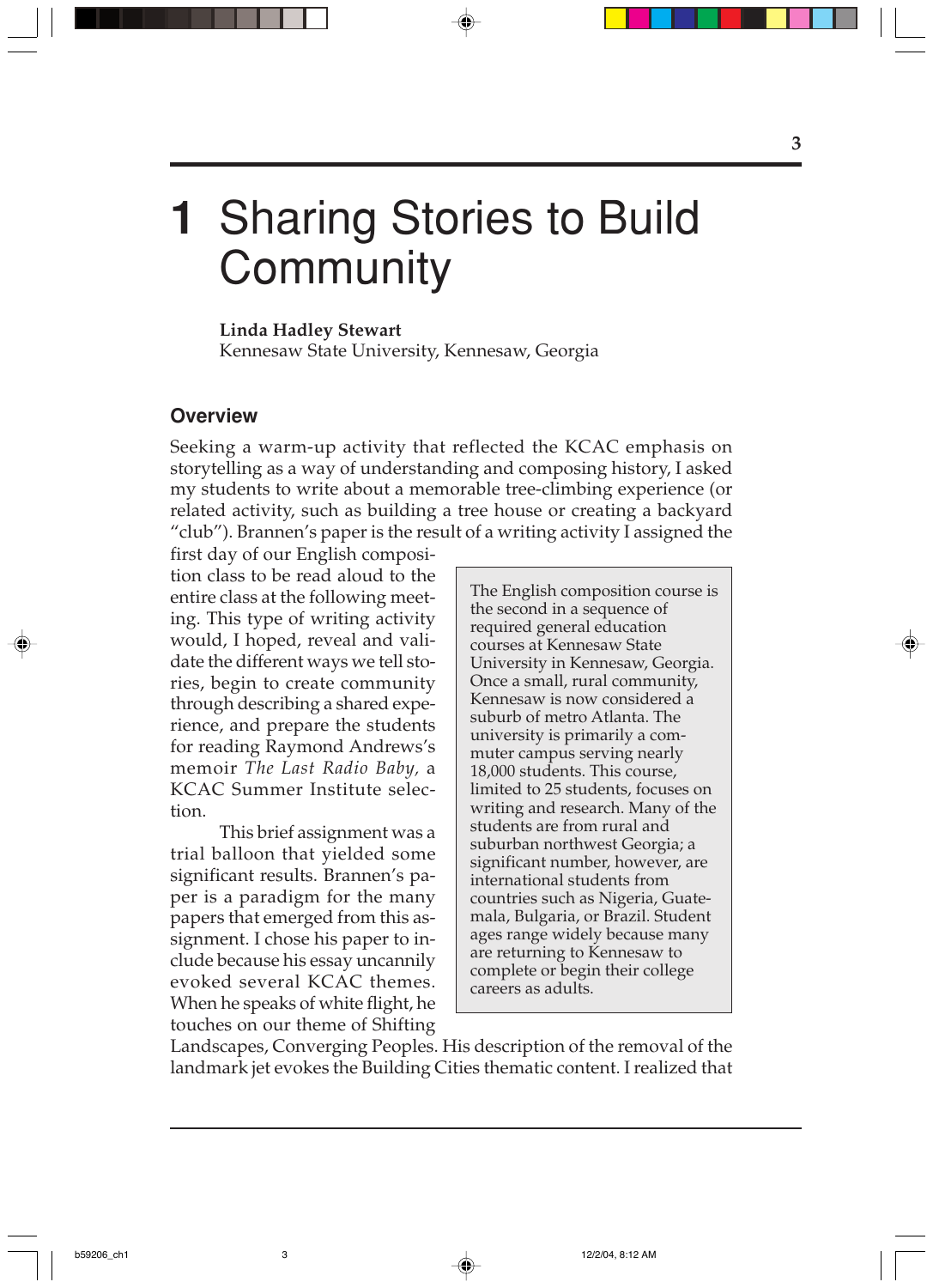

Shifting Landscapes, Converging Peoples

the assignment had elicited concepts and ideas that KCAC recognizes and explicitly names. These principles, fused with teaching practices (e.g., valuing storytelling), have galvanized my students' writing and thinking.

Brannen's paper meanders through the suburban streets on Brannen's return home from military duty as he describes the streets both past and

present. His paper is laden with historical observations and personal memories. In so many ways, Brannen's writing evokes the work and the value of community-based inquiry. His narrative artfully fuses home and place, memory and history, the personal and the public. His paper begs the question, "What was there before?" His former address, "Six-One-Nine Camelia Circle," becomes present as he describes the rotting remains of the tree his father removed "to make room for his old Volvo."

His writing, like that of many of his classmates who shared their brief memoirs, reveals the twine of personal memory with cultural history, much as Raymond Andrews's memoir reveals the history of rural Georgia in the early 1900s. This initial writing assignment was a wedge into our later exploration of and writing about the communities around us. Through this initial assignment, students began to validate storytelling, recognizing how culture and history are at work in their personal lives.

### **Instructional Sequence**

For this course-opening activity, students arrive in class ready to read their journal entries to the class. The assignment is given as homework the previous class, and students are aware that they will be reading their writing aloud to the entire class. The writing prompt invites them to tell a story about the first time they climbed a tree or to adapt the topic to a similar outdoor experience. When asked to volunteer, students have shown a willingness to read, which is surprising since this must be a somewhat high-anxiety task so early in the semester.

I ask everyone to have journals out and note details, passages, ways of telling stories, subject matter, or other observations. They are encouraged to listen carefully and write down their observations because they will be posting them in response to a prompt on an electronic discussion board.

At the end of class, after listening to their comments and insights, I summarize particular rhetorical strategies, note different motivations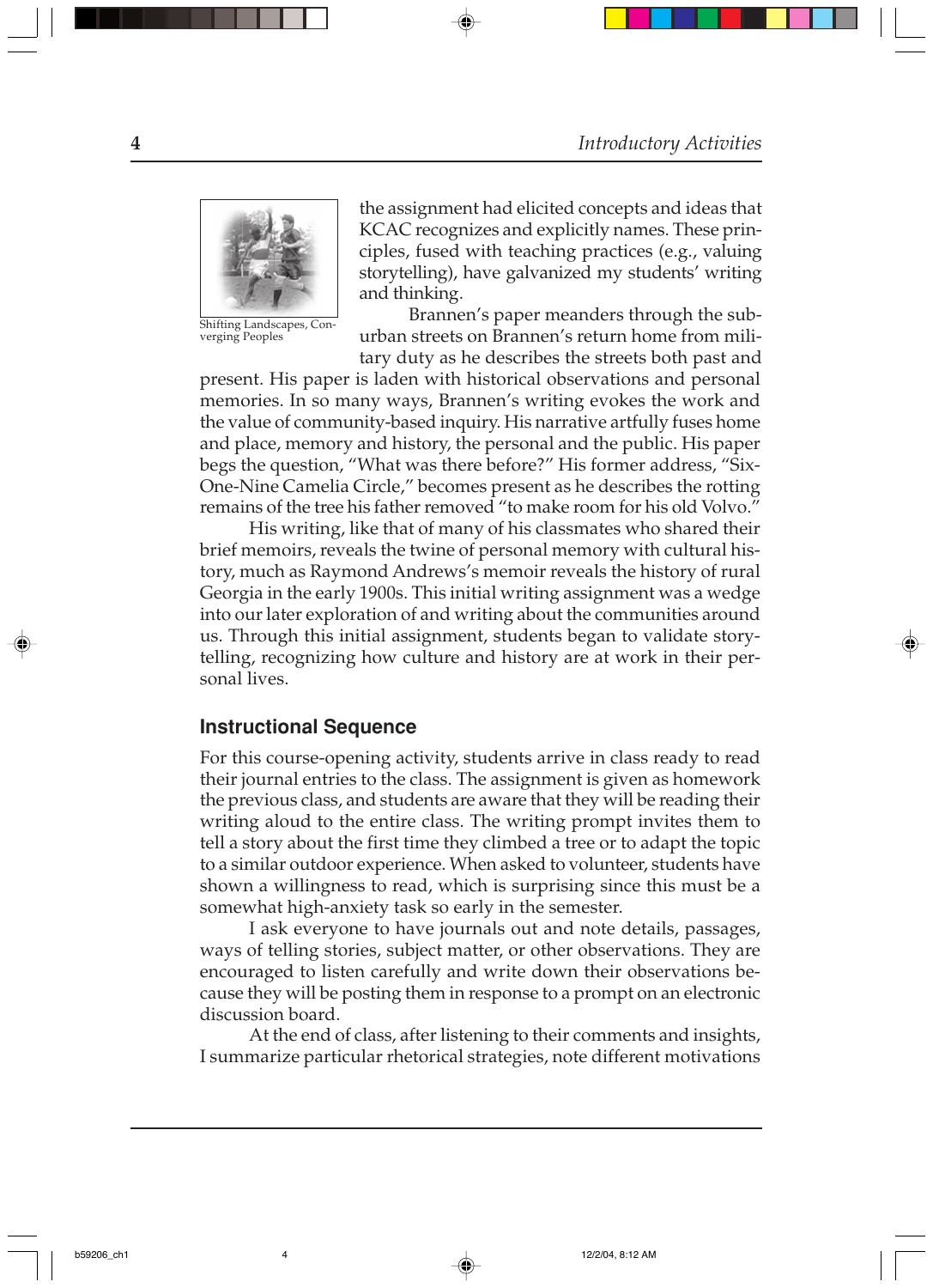for tree climbing, underscore the cultural aspects of their personal stories, and emphasize much of what the students have already shared.

To extend this brief assignment, I have students post online observations about the class discussion. We brainstorm possible research or writing activities that could emerge from the various narratives and then compile a class list of these activities. Most important, we have built a sound foundation for the semester by sharing and validating many ways of telling stories.

#### **Student Artifact**

#### **Journal Entry—Tree Climbing**

I make the left turn from Green Street onto Pleasant Hill Road after a night of delayed and finally diminished anticipation. I had hoped my first night back home would culminate elsewhere, but the only guest that accompanies me is the slight fragrance of alcohol and cigarette smoke. I follow Pleasant Hill about three quarters of a mile, making a sharp right turn past Sewell Circle Park. A static model of an old Air Force jet once decorated the edge of the park, but the "powers that be" dismantled and relocated it to a different side of town. This is the "old neighborhood."

When I was younger most of the inhabitants of this area were white. As I aged, they changed and the neighborhood darkened. I witnessed "white flight" before I ever knew there was a term to describe it. Families began moving southward to the country, where newer homes, schools, and less diversity existed. About the same time that whites in the neighborhood began flying south, the jet at Sewell Circle Park took off and landed in another park. The jet was a tribute to Robbins Air Force Base, which supplies 20,000 civilian jobs to central Georgia. My father was one of those employees. Apparently, the new inhabitants of our old neighborhood were unworthy of having the jet in their neighborhood. I passed the park and made a left onto Camelia Circle. I drove past the home of my old friend Charles Ranger.

When we were five, Charlie's mom heard me call Charlie a few select names during a fight the two of us were having. Charlie and I were no longer allowed to play together. She didn't know I learned the words from her son. I was disappointed about losing my friend, but the incident only supported my belief that his mom was crazy. She looked like a homely, red-haired Cher. Charlie once told me his mom and dad showered together to save water. It was 1983, Reagan was president; the only thing America cared about conserving was nuclear weaponry. To hell with water!

Four or five houses down from Charlie's house is Six-One-Nine Camelia Circle. The first address I ever learned. It is my old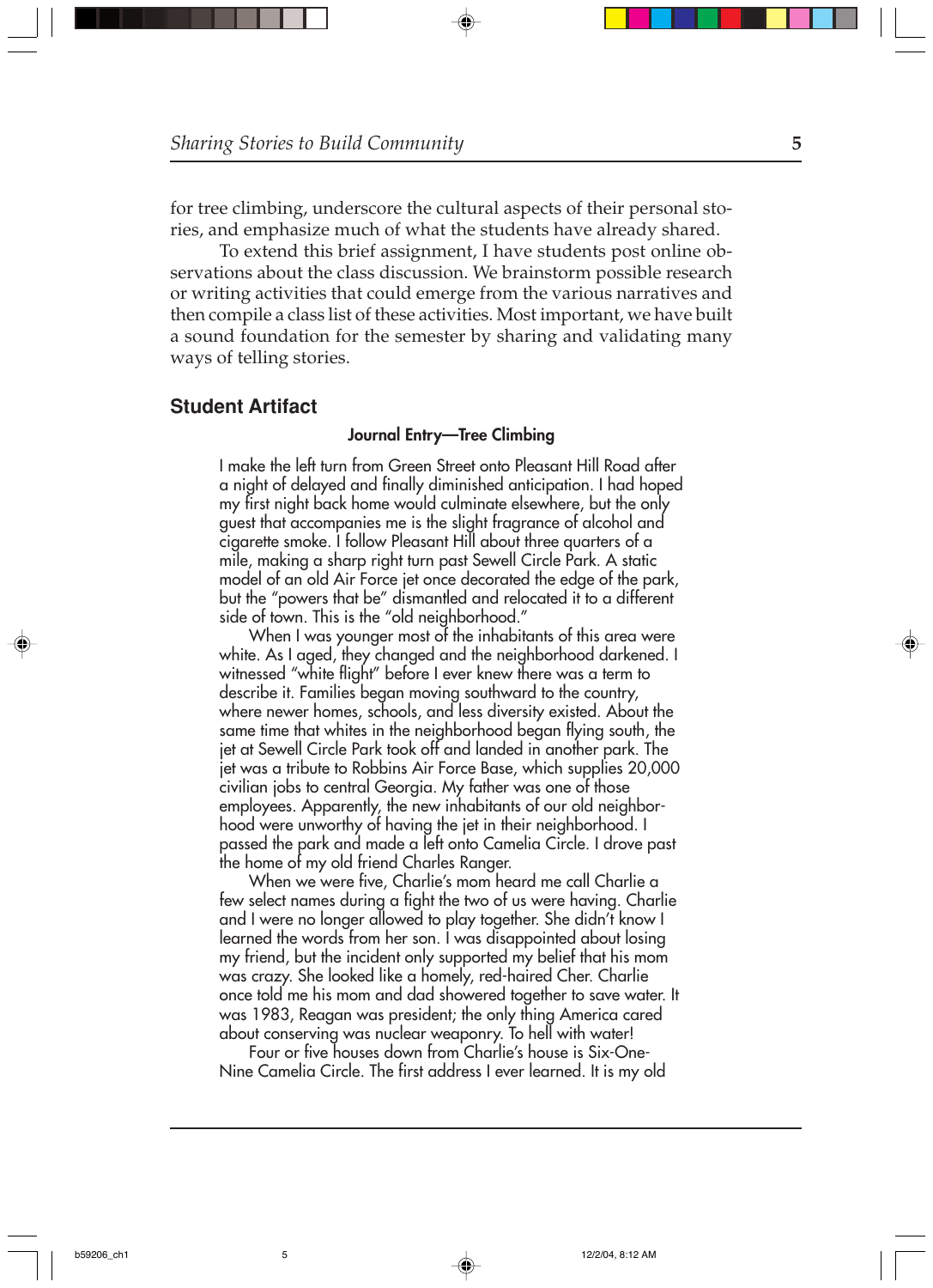house. We moved in 1985, but my father still owns it. It no longer looks like it did when I lived there. The red brick was replaced with some type of plastic or poly-whatever-you-have-it siding years ago. A large evergreen once flanked the right side. It bombarded the front yard with blue-green meteors. In the hands of my older sisters they became flying projectiles, bullets, or missiles, just a euphemism for one more item to throw at Brannen and make his life miserable.

But if the tree created a source of misery, it also provided a means of escape. The trunk opened up like a stairwell so that a small child, like myself, could easily climb the branches. These trees tend to grow out rather than up, so my fear of heights was never able to take advantage of my fear of sisters. It was easy to find a place to lie for hours, surrounded by the tree's fruit. Carpenter ants tickled the little white hairs on my arms. They were the "good" ants because they never bit. It is difficult to remember the texture of the limbs or the trunk. I mostly remember the berries.

The tree no longer stands by the right side of my old home. My father felled it before we moved. He needed to make room for his old Volvo. The tree blocked a potential parking spot on the side of the house. It became a victim of its own random, stubborn nature. It grew in the wrong place, and would be moved only by force. The only remains are rotting if they haven't already. Gone like childhood, unearthed only by returning children who are curious about their memories.

—Brannen

#### **Teacher Reflection**

Let me offer some background about why I chose this particular assignment. It was the result of a class conversation the previous semester when one of my students mentioned climbing a magnolia tree and her classmates showed great interest in her story. Realizing this was an activity they all shared, I asked them to tell me their tree stories, and I left the class mulling over the various kinds of trees they so clearly described and the different motivations for climbing trees—for sanctuary, for competition, for solace, for companionship, for a better view, and simply because "everyone else was climbing it." The following semester I decided to start with this activity, explaining to my class why I had chosen it: because their predecessors had shown me that it was a shared activity, one that a student called "a national pastime."

My students' tree stories surprise me with their range and unsolicited vivid description. Students describe mango trees and magnolia trees; reveal their competitive and ambitious response to a challenge;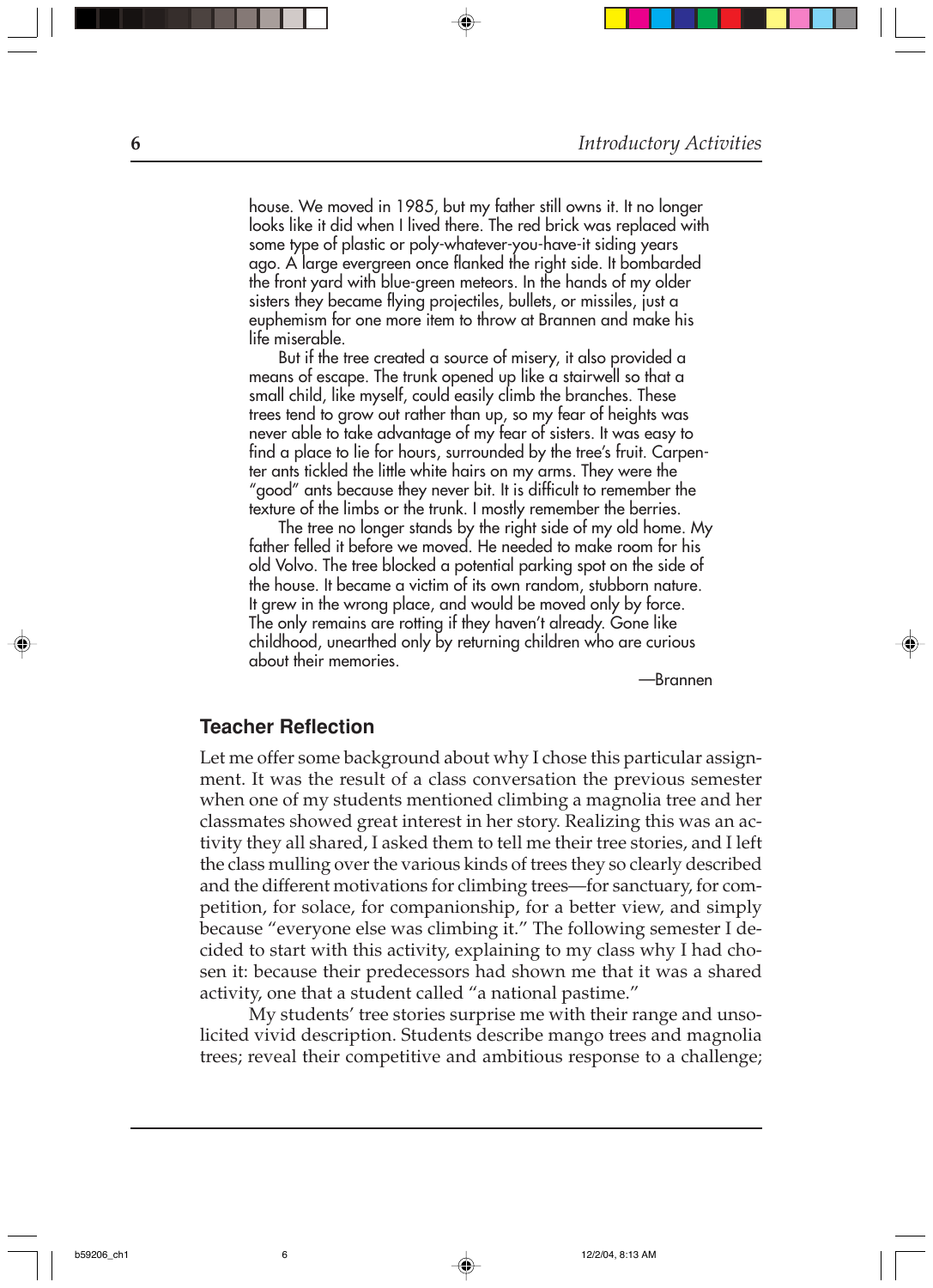discover a fear of heights; narrate a formula plot; call on metaphor; remember family relationships; celebrate imagination; and delve into their personal histories. Students repeatedly express surprise at how a similar, shared experience can produce such an array of writing styles and subject matter. And they begin to connect their personal histories with cultural practices, examining their stories in a fuller context within their new classroom community.

Trees are deeply personal, but they are political, environmental, cultural, poetic, literary, and historical as well. Think clear-cutting, the Survivor Tree at the Oklahoma City National Memorial, trees as signposts for Cherokee along the Trail of Tears, to name a few. This brief tree-climbing warm-up assignment is a good springboard for writing and research activities such as reading newspaper articles; connecting to poetry; completing a scientific observation; interviewing a tree farmer or a land developer; or visiting trees that function as icons. This assignment works as an introductory or journal response to any novel or literary work with a tree as a central or minor trope (e.g., *A Separate Peace, Beloved, Their Eyes Were Watching God*). Or, to encourage us to think as citizens, as a prelude to planting a tree for conservation or memorialization. I've learned much from listening to my students' tree stories, and they provide our classroom community with rich material to begin a semester of writing and research.

#### **Community** ✜ **Crossings**

*Suggestions on how you might adapt this lesson for a different classroom setting*

- This activity could be used with any shared cultural experience, such as public transportation stories in an urban setting, vacation stories, bicycle stories, etc. Using a common writing prompt reveals the different ways stories are told even as it creates community within the class. This activity could be extended by having students identify similar stories in the media (e.g., cartoons, films, television shows, news) and analyze the various ways of sharing these stories.
- Younger students could illustrate their stories and then tell them to the class. Another option would be for students to create an illustrated storyboard of their narratives, either independently or collaboratively. Such storyboards could include captions.
- Another way to build community early in the course is to have students construct a "life map." Students choose five to seven defining moments or life stories to represent graphically, such as a poster, a computergenerated representation, or other format. Each student presents his or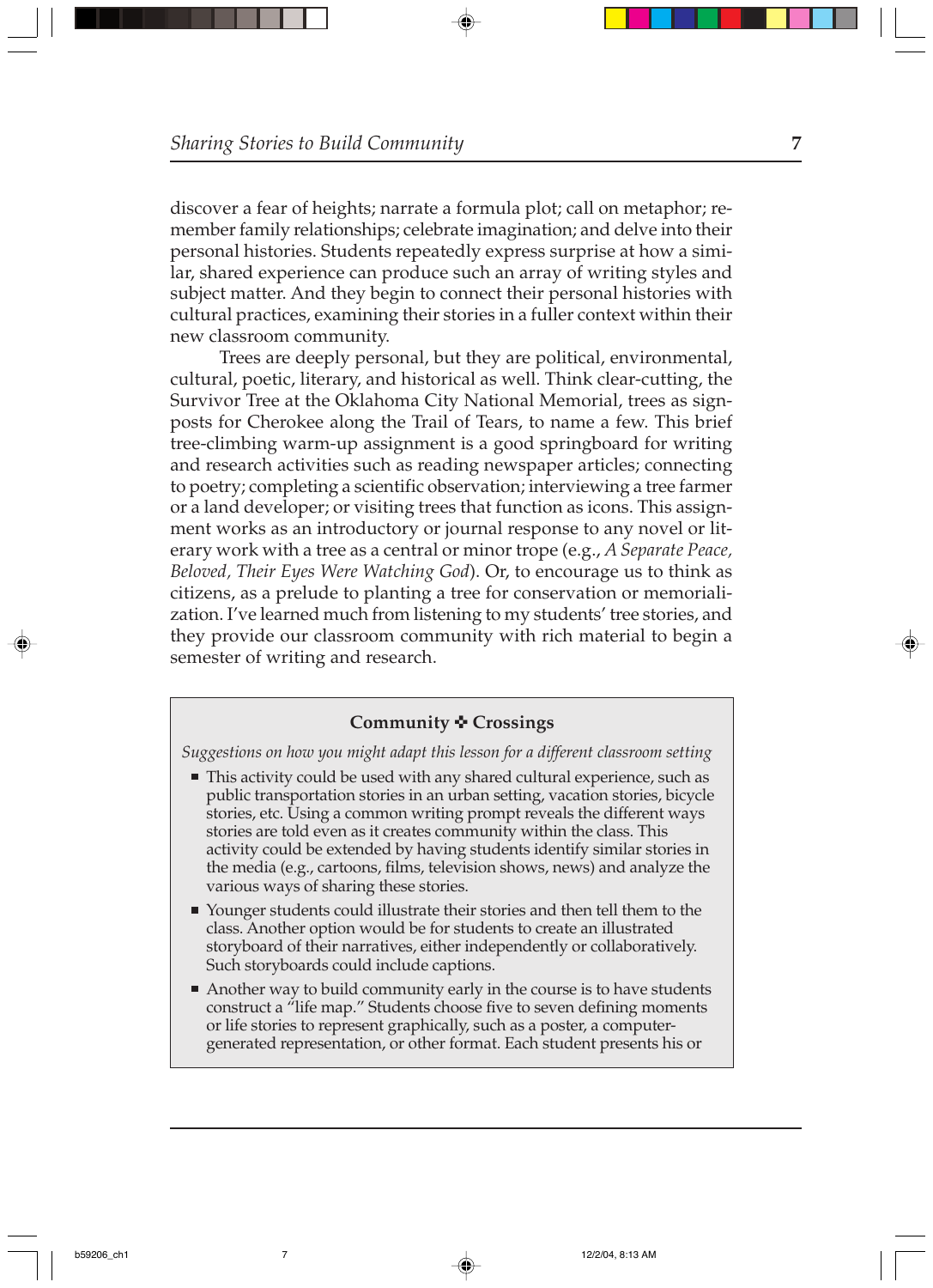her life map to the class, explaining the significance of each event. Sharing these life maps helps students recognize how much they have in common with others who might, on the surface, seem very different. The activity also helps to foster a safe and supportive learning environment for classrooms of all levels. For other variations of this lesson, see Deborah Mitchell and Traci Blanchard's "Critical Reading, Imaginative Writing and the Me Montage" in the Extended Lesson Treatments section of Classroom Resources on the KCAC Web site (http://kcac.kennesaw.edu/).